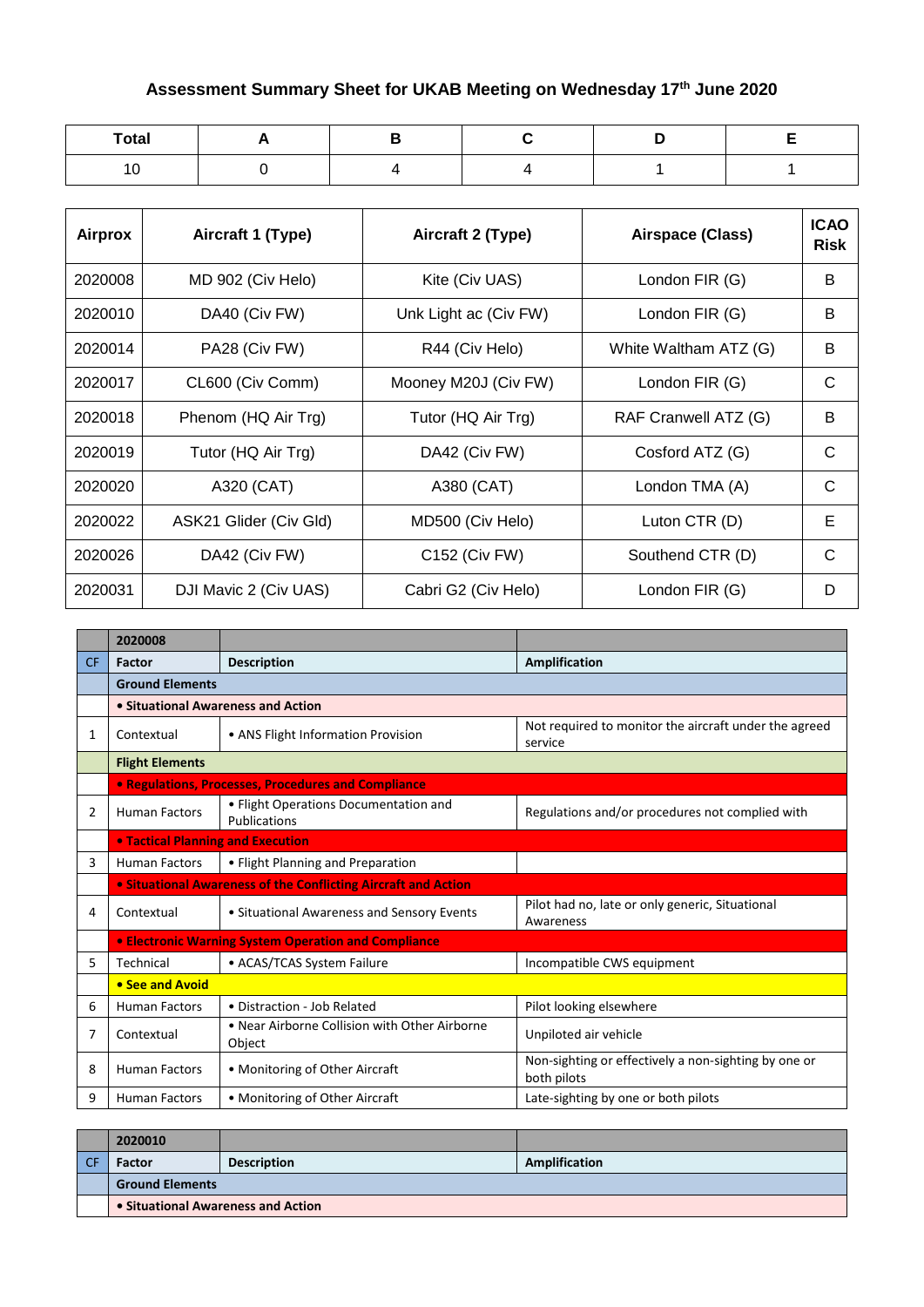|   | Contextual                                                     | • ANS Flight Information Provision                                                          | Not required to monitor the aircraft under the agreed<br>service     |  |
|---|----------------------------------------------------------------|---------------------------------------------------------------------------------------------|----------------------------------------------------------------------|--|
|   | Contextual                                                     | • Situational Awareness and Sensory Events                                                  | The controller had only generic, late or no Situational<br>Awareness |  |
|   | <b>Flight Elements</b>                                         |                                                                                             |                                                                      |  |
|   | • Situational Awareness of the Conflicting Aircraft and Action |                                                                                             |                                                                      |  |
| 3 | Contextual                                                     | • Situational Awareness and Sensory Events                                                  | Pilot had no, late or only generic, Situational<br>Awareness         |  |
|   |                                                                | <b>.</b> Electronic Warning System Operation and Compliance                                 |                                                                      |  |
| 4 | Technical                                                      | • ACAS/TCAS System Failure                                                                  | Incompatible CWS equipment                                           |  |
|   | • See and Avoid                                                |                                                                                             |                                                                      |  |
| 5 | Contextual                                                     | • Near Airborne Collision with Aircraft, Balloon,<br>Dirigible or Other Piloted Air Vehicle | Piloted air vehicle                                                  |  |
| 6 | <b>Human Factors</b>                                           | • Monitoring of Other Aircraft                                                              | Late-sighting by one or both pilots                                  |  |

|           | 2020014                                  |                                                                                             |                                                                      |  |  |
|-----------|------------------------------------------|---------------------------------------------------------------------------------------------|----------------------------------------------------------------------|--|--|
| <b>CF</b> | <b>Factor</b>                            | <b>Description</b>                                                                          | <b>Amplification</b>                                                 |  |  |
|           | <b>Ground Elements</b>                   |                                                                                             |                                                                      |  |  |
|           | • Situational Awareness and Action       |                                                                                             |                                                                      |  |  |
| 1         | Contextual                               | • Situational Awareness and Sensory Events                                                  | The controller had only generic, late or no Situational<br>Awareness |  |  |
|           | <b>Flight Elements</b>                   |                                                                                             |                                                                      |  |  |
|           |                                          | • Regulations, Processes, Procedures and Compliance                                         |                                                                      |  |  |
| 2         | <b>Human Factors</b>                     | • Flight Operations Documentation and<br>Publications                                       | Regulations and/or procedures not complied with                      |  |  |
|           | <b>. Tactical Planning and Execution</b> |                                                                                             |                                                                      |  |  |
| 3         | <b>Human Factors</b>                     | • Pre-flight briefing and flight preparation                                                |                                                                      |  |  |
| 4         | <b>Human Factors</b>                     | • Monitoring of Other Aircraft                                                              | Did not avoid/conform with the pattern of traffic<br>already formed  |  |  |
| 5         | <b>Human Factors</b>                     | • Accuracy of Communication                                                                 | Ineffective communication of intentions                              |  |  |
|           |                                          | <b>.</b> Situational Awareness of the Conflicting Aircraft and Action                       |                                                                      |  |  |
| 6         | Contextual                               | • Situational Awareness and Sensory Events                                                  | Pilot had no, late or only generic, Situational<br>Awareness         |  |  |
| 7         | <b>Human Factors</b>                     | • Lack of Communication                                                                     | Pilot did not request additional information                         |  |  |
| 8         | <b>Human Factors</b>                     | • Distraction - Job Related                                                                 | Pilot engaged in other tasks                                         |  |  |
| 9         | <b>Human Factors</b>                     | • Monitoring of Other Aircraft                                                              | Pilot did not sufficiently integrate with the other<br>aircraft      |  |  |
|           |                                          | <b>• Electronic Warning System Operation and Compliance</b>                                 |                                                                      |  |  |
| 10        | Contextual                               | • ACAS/TCAS TA                                                                              |                                                                      |  |  |
| 11        | Technical                                | • ACAS/TCAS System Failure                                                                  | CWS did not alert as expected                                        |  |  |
|           | • See and Avoid                          |                                                                                             |                                                                      |  |  |
| 12        | Contextual                               | . Near Airborne Collision with Aircraft, Balloon,<br>Dirigible or Other Piloted Air Vehicle | Piloted air vehicle                                                  |  |  |
| 13        | <b>Human Factors</b>                     | • Monitoring of Other Aircraft                                                              | Late-sighting by one or both pilots                                  |  |  |

|     | 2020017                                             |                                                       |                                                                      |  |
|-----|-----------------------------------------------------|-------------------------------------------------------|----------------------------------------------------------------------|--|
| CF. | <b>Factor</b>                                       | <b>Description</b>                                    | Amplification                                                        |  |
|     | <b>Ground Elements</b>                              |                                                       |                                                                      |  |
|     |                                                     | • Situational Awareness and Action                    |                                                                      |  |
|     | Contextual                                          | • Situational Awareness and Sensory Events            | The controller had only generic, late or no Situational<br>Awareness |  |
|     | Human Factors                                       | • Conflict Detection - Not Detected                   |                                                                      |  |
|     | <b>Flight Elements</b>                              |                                                       |                                                                      |  |
|     | • Regulations, Processes, Procedures and Compliance |                                                       |                                                                      |  |
| 3   | <b>Human Factors</b>                                | • Flight Operations Documentation and<br>Publications | Regulations and/or procedures not complied with                      |  |
|     | • Tactical Planning and Execution                   |                                                       |                                                                      |  |
| 4   | <b>Human Factors</b>                                | • Action Performed Incorrectly                        | Incorrect or ineffective execution                                   |  |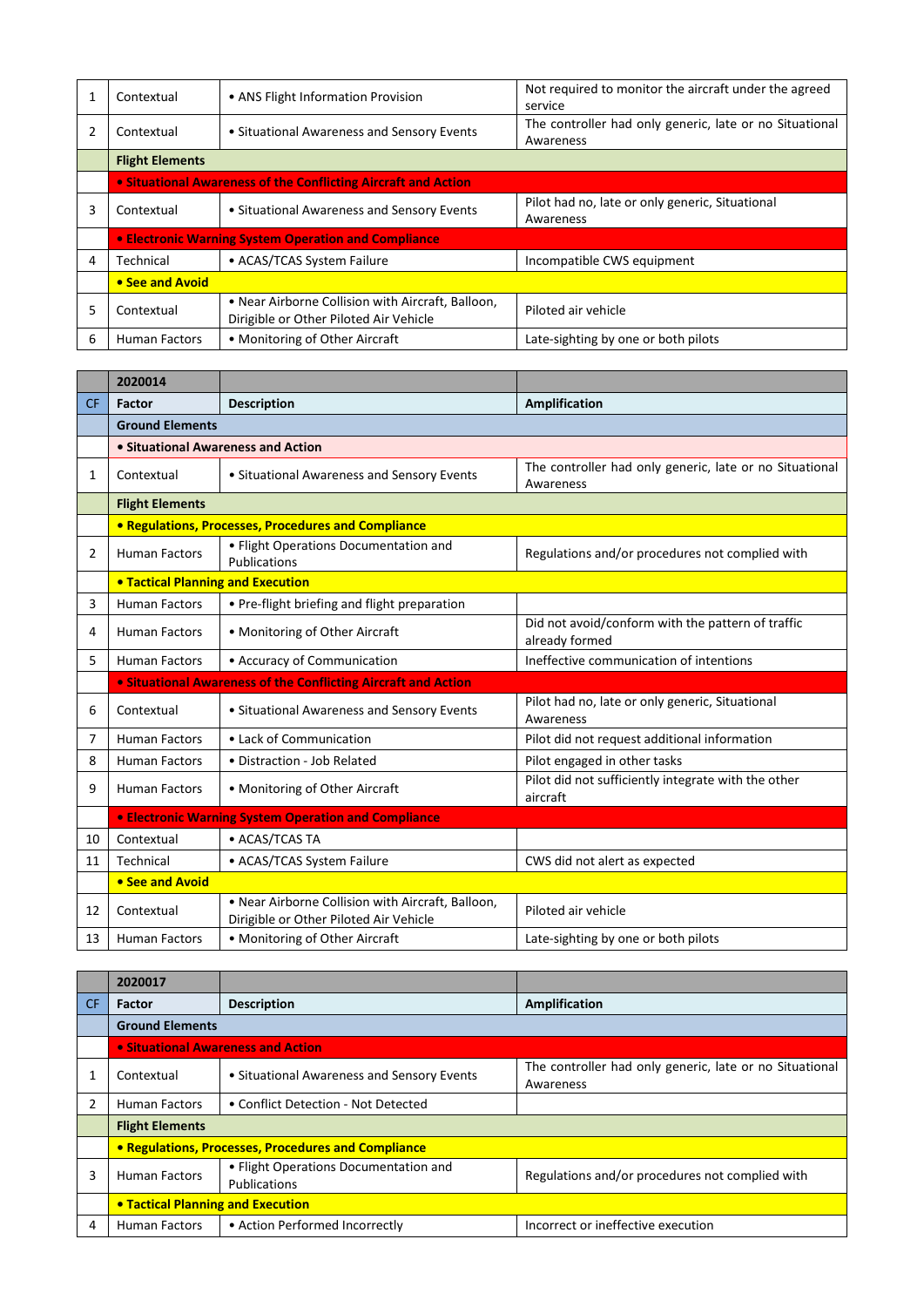| 5  | <b>Human Factors</b>                                           | • Communications by Flight Crew with ANS                     | Pilot did not communicate with appropriate ATS<br>provider          |  |  |
|----|----------------------------------------------------------------|--------------------------------------------------------------|---------------------------------------------------------------------|--|--|
|    | • Situational Awareness of the Conflicting Aircraft and Action |                                                              |                                                                     |  |  |
| 6  | Contextual                                                     | • Situational Awareness and Sensory Events                   | Pilot had no, late or only generic, Situational<br>Awareness        |  |  |
|    | <b>Human Factors</b>                                           | • Interpretation of Automation or Flight Deck<br>Information | Pilot was concerned by the proximity of the other<br>aircraft       |  |  |
|    |                                                                | • Electronic Warning System Operation and Compliance         |                                                                     |  |  |
| 8  | Contextual                                                     | • ACAS/TCAS TA                                               |                                                                     |  |  |
|    | • See and Avoid                                                |                                                              |                                                                     |  |  |
| 9  | Contextual                                                     | • Poor Visibility Encounter                                  | One or both aircraft were obscured from the other                   |  |  |
| 10 | <b>Human Factors</b>                                           | • Monitoring of Other Aircraft                               | Non-sighting or effectively a non-sighting by one or<br>both pilots |  |  |

|                | 2020018                                  |                                                                                             |                                                                     |  |
|----------------|------------------------------------------|---------------------------------------------------------------------------------------------|---------------------------------------------------------------------|--|
| <b>CF</b>      | Factor                                   | <b>Description</b>                                                                          | Amplification                                                       |  |
|                | <b>Ground Elements</b>                   |                                                                                             |                                                                     |  |
|                |                                          | <b>• Regulations, Processes, Procedures and Compliance</b>                                  |                                                                     |  |
| 1              |                                          | • Any other event                                                                           | Sub-optimal scheduling of unit activity                             |  |
|                | • Manning and Equipment                  |                                                                                             |                                                                     |  |
| $\overline{2}$ | <b>Human Factors</b>                     | • Leadership and Supervision                                                                |                                                                     |  |
|                | • Situational Awareness and Action       |                                                                                             |                                                                     |  |
| 3              | <b>Human Factors</b>                     | • Conflict Detection - Not Detected                                                         |                                                                     |  |
| 4              | <b>Human Factors</b>                     | • Conflict Resolution - Not provided                                                        |                                                                     |  |
| 5              | <b>Human Factors</b>                     | · Distraction - Job Related                                                                 | Controller engaged in other tasks                                   |  |
|                | <b>Flight Elements</b>                   |                                                                                             |                                                                     |  |
|                | <b>• Tactical Planning and Execution</b> |                                                                                             |                                                                     |  |
| 6              | <b>Human Factors</b>                     | • Insufficient Decision/Plan                                                                | Inadequate plan adaption                                            |  |
|                |                                          | <b>• Situational Awareness of the Conflicting Aircraft and Action</b>                       |                                                                     |  |
| 7              | <b>Human Factors</b>                     | • Understanding/Comprehension                                                               | Pilot did not assimilate conflict information                       |  |
| 8              | <b>Human Factors</b>                     | • Monitoring of Other Aircraft                                                              | Pilot did not sufficiently integrate with the other<br>aircraft     |  |
|                |                                          | • Electronic Warning System Operation and Compliance                                        |                                                                     |  |
| 9              | Technical                                | • ACAS/TCAS System Failure                                                                  | CWS did not alert as expected                                       |  |
|                | • See and Avoid                          |                                                                                             |                                                                     |  |
| 10             |                                          | • Any other event                                                                           | Late avoiding action                                                |  |
| 11             | Contextual                               | . Near Airborne Collision with Aircraft, Balloon,<br>Dirigible or Other Piloted Air Vehicle | Piloted air vehicle                                                 |  |
| 12             | <b>Human Factors</b>                     | • Monitoring of Other Aircraft                                                              | Non-sighting or effectively a non-sighting by one or<br>both pilots |  |

|              | 2020019                                  |                                                       |                                                                      |  |
|--------------|------------------------------------------|-------------------------------------------------------|----------------------------------------------------------------------|--|
| <b>CF</b>    | <b>Factor</b>                            | <b>Description</b>                                    | Amplification                                                        |  |
|              | <b>Ground Elements</b>                   |                                                       |                                                                      |  |
|              |                                          | • Situational Awareness and Action                    |                                                                      |  |
| $\mathbf{1}$ | Contextual                               | • Situational Awareness and Sensory Events            | The controller had only generic, late or no Situational<br>Awareness |  |
| 2            | <b>Human Factors</b>                     | • ANS Traffic Information Provision                   | TI not provided, inaccurate, inadequate, or late                     |  |
|              | <b>Flight Elements</b>                   |                                                       |                                                                      |  |
|              |                                          | • Regulations, Processes, Procedures and Compliance   |                                                                      |  |
| 3            | <b>Human Factors</b>                     | • Flight Operations Documentation and<br>Publications | Regulations and/or procedures not complied with                      |  |
|              | <b>• Tactical Planning and Execution</b> |                                                       |                                                                      |  |
| 4            | <b>Human Factors</b>                     | • Insufficient Decision/Plan                          | Inadequate plan adaption                                             |  |
| 5            | <b>Human Factors</b>                     | • Action Performed Incorrectly                        | Incorrect or ineffective execution                                   |  |
| 6            | <b>Human Factors</b>                     | • Aircraft Navigation                                 | Flew through promulgated and active airspace                         |  |
| 7            | <b>Human Factors</b>                     | • Accuracy of Communication                           | Ineffective communication of intentions                              |  |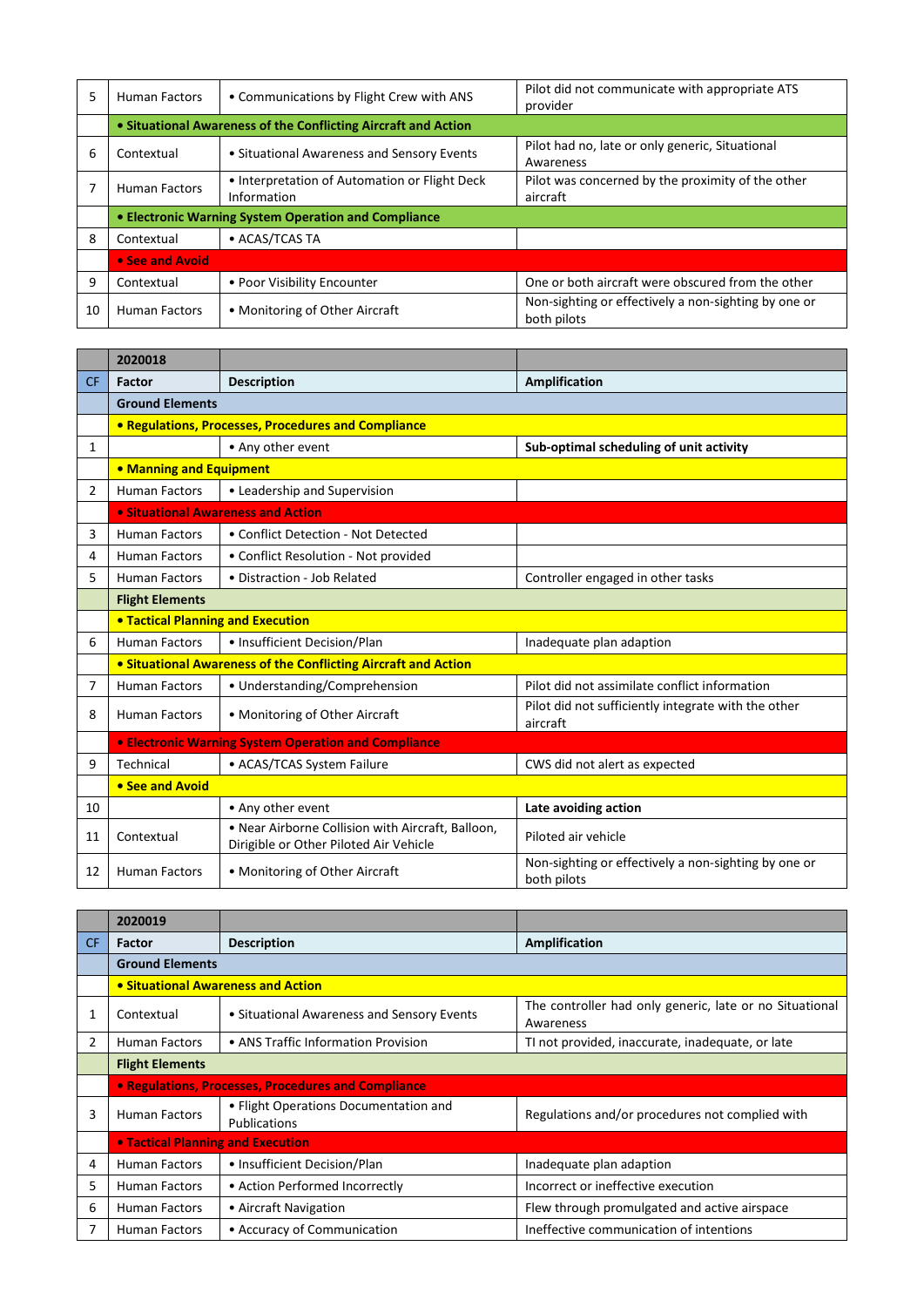|    | • Situational Awareness of the Conflicting Aircraft and Action |                                            |                                                                     |  |
|----|----------------------------------------------------------------|--------------------------------------------|---------------------------------------------------------------------|--|
| 8  | Contextual                                                     | • Situational Awareness and Sensory Events | Pilot had no, late or only generic, Situational                     |  |
|    |                                                                |                                            | Awareness                                                           |  |
|    | • Electronic Warning System Operation and Compliance           |                                            |                                                                     |  |
| 9  | Contextual                                                     | • ACAS/TCAS TA                             |                                                                     |  |
|    | • See and Avoid                                                |                                            |                                                                     |  |
| 10 | <b>Human Factors</b>                                           | • Monitoring of Other Aircraft             | Non-sighting or effectively a non-sighting by one or<br>both pilots |  |

|           | 2020020                                                        |                                                |                                                                      |  |
|-----------|----------------------------------------------------------------|------------------------------------------------|----------------------------------------------------------------------|--|
| <b>CF</b> | <b>Factor</b>                                                  | <b>Description</b>                             | Amplification                                                        |  |
|           | <b>Ground Elements</b>                                         |                                                |                                                                      |  |
|           | • Situational Awareness and Action                             |                                                |                                                                      |  |
| 1         | Contextual                                                     | • Situational Awareness and Sensory Events     | The controller had only generic, late or no Situational<br>Awareness |  |
| 2         | <b>Human Factors</b>                                           | • Conflict Resolution - Provided Late          |                                                                      |  |
| 3         | <b>Human Factors</b>                                           | • ATM Personnel Hear back                      |                                                                      |  |
| 4         | <b>Human Factors</b>                                           | • Loss of Separation                           | Standard separation was not achieved                                 |  |
|           | <b>• Electronic Warning System Operation and Compliance</b>    |                                                |                                                                      |  |
| 5         | Technical                                                      | • STCA Warning                                 |                                                                      |  |
|           | <b>Flight Elements</b>                                         |                                                |                                                                      |  |
|           | <b>• Tactical Planning and Execution</b>                       |                                                |                                                                      |  |
| 6         | <b>Human Factors</b>                                           | • Action Performed Incorrectly                 | Incorrect or ineffective execution                                   |  |
| 7         | <b>Human Factors</b>                                           | • Operation with Incorrect Altimeter Setting   |                                                                      |  |
| 8         | <b>Human Factors</b>                                           | • Flight Level/Altitude Deviation (Level Bust) |                                                                      |  |
|           | • Situational Awareness of the Conflicting Aircraft and Action |                                                |                                                                      |  |
| 9         | <b>Human Factors</b>                                           | • Flight Crew - Readback                       |                                                                      |  |
|           | • Electronic Warning System Operation and Compliance           |                                                |                                                                      |  |
| 10        | Contextual                                                     | • ACAS/TCAS TA                                 |                                                                      |  |

|    | 2020022                                                        |                                            |                                                   |
|----|----------------------------------------------------------------|--------------------------------------------|---------------------------------------------------|
| CF | Factor                                                         | <b>Description</b>                         | Amplification                                     |
|    | <b>Flight Elements</b>                                         |                                            |                                                   |
|    | • Situational Awareness of the Conflicting Aircraft and Action |                                            |                                                   |
|    | Contextual                                                     | • Situational Awareness and Sensory Events | Pilot had no, late or only generic, Situational   |
|    |                                                                |                                            | Awareness                                         |
|    | • See and Avoid                                                |                                            |                                                   |
|    | <b>Human Factors</b>                                           | • Perception of Visual Information         | Pilot was concerned by the proximity of the other |
|    |                                                                |                                            | aircraft                                          |

|     | 2020026                                              |                                      |                                                 |  |  |
|-----|------------------------------------------------------|--------------------------------------|-------------------------------------------------|--|--|
| CF. | <b>Factor</b>                                        | <b>Description</b>                   | <b>Amplification</b>                            |  |  |
|     | <b>Ground Elements</b>                               |                                      |                                                 |  |  |
|     | • Regulations, Processes, Procedures and Compliance  |                                      |                                                 |  |  |
| 1   |                                                      | • Any other event                    | Unable to assess                                |  |  |
|     | • Situational Awareness and Action                   |                                      |                                                 |  |  |
| 2   | <b>Human Factors</b>                                 | • Conflict Detection - Not Detected  |                                                 |  |  |
| 3   | Human Factors                                        | • Conflict Resolution – Not provided |                                                 |  |  |
| 4   | <b>Human Factors</b>                                 | • Separation Provision               | The ANS instructions contributed to the Airprox |  |  |
|     | <b>Flight Elements</b>                               |                                      |                                                 |  |  |
|     | <b>. Tactical Planning and Execution</b>             |                                      |                                                 |  |  |
| 5.  | <b>Human Factors</b>                                 | • Accuracy of Communication          | Ineffective communication of intentions         |  |  |
|     | • Electronic Warning System Operation and Compliance |                                      |                                                 |  |  |
| 6   | Contextual                                           | • ACAS/TCAS TA                       |                                                 |  |  |
|     | • See and Avoid                                      |                                      |                                                 |  |  |